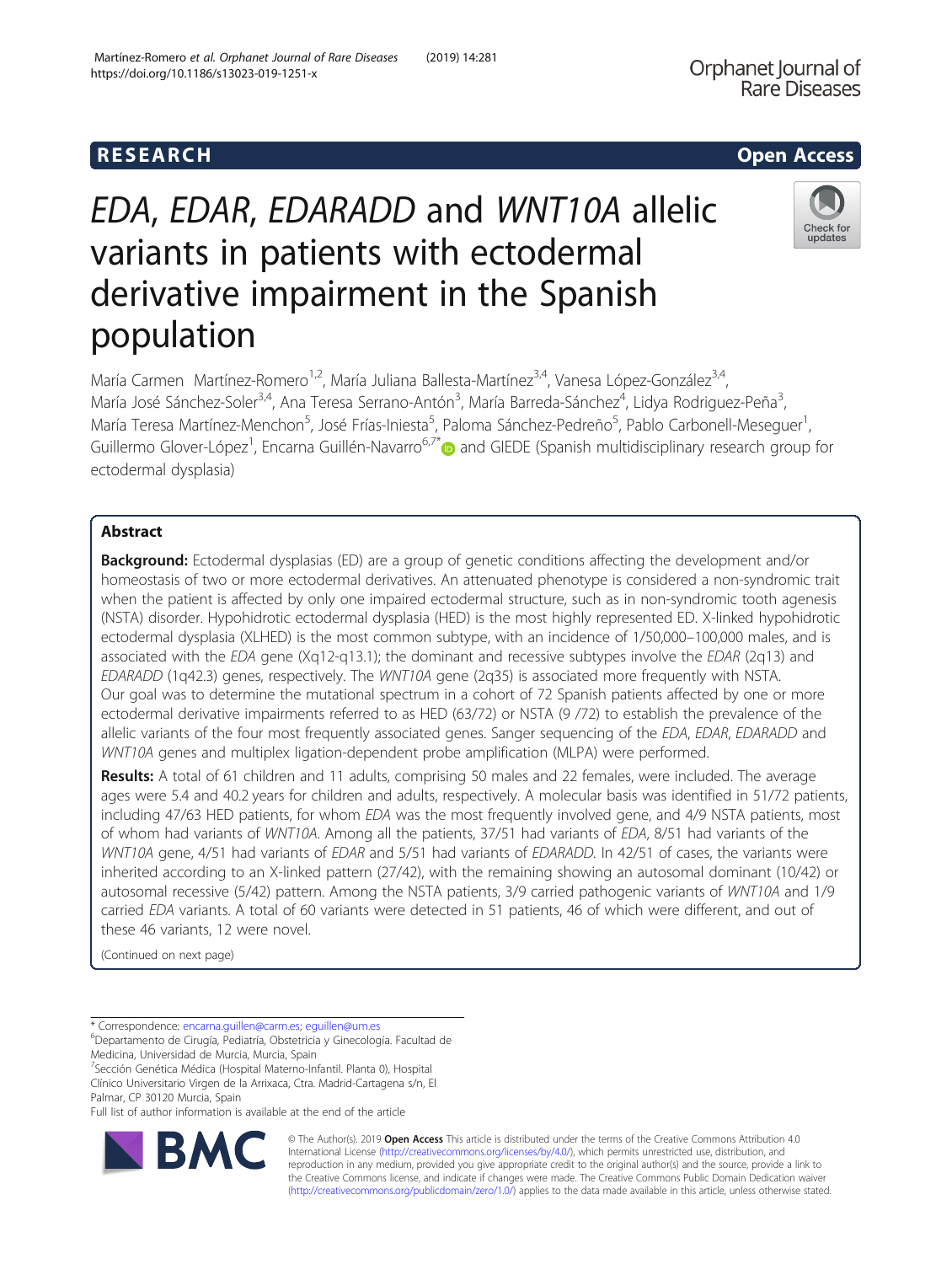#### (Continued from previous page)

**Conclusions:** This is the only molecular study conducted to date in the Spanish population affected by ED. The EDA, EDAR, EDARADD and WNT10A genes constitute the molecular basis in 70.8% of patients with a 74.6% yield in HED and 44.4% in NSTA. Twelve novel variants were identified. The WNT10A gene has been confirmed as the second molecular candidate that has been identified and accounts for one-half of non-EDA patients and one-third of NSTA patients. Further studies using next generation sequencing (NGS) will help to identify other contributory genes in the remaining uncharacterized Spanish patients.

Keywords: Ectodermal derivative impairment, hypohidrotic ectodermal dysplasia, Non-syndromic tooth agenesis, Hypodontia, EDA, EDAR, EDARADD, WNT10A

#### Background

Ectodermal dysplasias (ED) are a group of genetic conditions affecting the development and/or homeostasis of two or more ectodermal derivatives. An attenuated phenotype has been considered to be a non-syndromic trait when the patient is affected by only one impaired ectoderm-derived structure [[1\]](#page-8-0). ED is a large and heterogeneous group of congenital disorders affecting the normal development of ectoderm-derived structures such as hair, nails, teeth and eccrine sweat glands [\[2](#page-8-0)–[6](#page-8-0)]. Hypohidrotic ectodermal dysplasia (HED) (OMIM: # 305100; ORPHA: 238468) is the most common type of ED. HED is due to pathogenic variants in several genes that encode components of the tumour necrosis factor α (TNFα)-related signalling pathway [\[7](#page-8-0)]. Pathogenic variants of these genes interfere with the interaction between surface-localized epithelial cells and the underlying mesenchyme, which occurs during embryonic development [\[8](#page-8-0)].

It has been demonstrated that HED is caused by pathogenic variants in several genes, including EDA (OMIM 300451), which is located on chromosome Xq12-q13.3 and encodes the ligand ectodysplasinA-A1 (EDA-A1), EDAR (OMIM 604095), which is located on chromosome 2q11–13 and encodes the ectodysplasinA-A1 receptor, and EDARADD (OMIM 606603), which is located on chromosome 1q42-q43 and regulates the structure of EDAR-associated death domain protein. With the exception of the EDA gene, which is located on the X chromosome, all other genes encoding components of the TNFα-related signalling pathway involved in the differentiation of skin appendages are located on the autosomes.

Pathogenic variants of the WNT10A gene (chromosome 2q35, OMIM 606268) are involved in the impairment of one or more ectodermal derivatives that cause HED, odonto-onycho-dermal dysplasia (OODD) (OMIM: # 257980; ORPHA: 2721), Schöpf-Schulz-Passarge syndrome (SSPS) (OMIM: # 224750; ORPHA: 50944) [\[9](#page-8-0)] and syndromic or non-syndromic NSTA (ORPHA: 99798) [[10\]](#page-8-0). EDA pathogenic variants that underlie non-syndromic or syndromic oligodontia [[11](#page-8-0)] have been described, likely because they alter a single signal transduction pathway. It has been postulated that X-linked hypohidrotic ectodermal dysplasia (XLHED) and EDA-related NSTA are the same disease with different degrees of expressivity [\[12](#page-8-0)].

In this study, we evaluated, for the first time, the mutational spectrum in the Spanish population with impairment of one or more ectodermal derivatives. We completely sequenced the EDA, EDAR, EDARADD and WNT10A genes in a large cohort of 72 unrelated patients.

## Materials and methods

#### Subjects

A cohort of 72 Spanish subjects from a multicenter cross-sectional study with clinical signs of ectodermal derivative impairment was recruited; 63 (87.5%) cases were referred to as HED, and 9 (12.5%) were referred to as non-syndromic tooth agenesis (NSTA). Among these, 50 involved males and 22 involved females with ages ranging from 6 months to 69 years, most of whom were children (< 18 years) (84.7%). Clinical data and family history were collected with a specific questionnaire, and blood samples for genetic analysis were collected after written informed consent was obtained from patients or, in the case of minors, from their parents. The study was approved by the Virgen de la Arrixaca University Hospital Ethical Committee and adhered to the Helsinki Declaration.

#### Sequencing analysis

Genomic DNA was extracted from peripheral blood lymphocytes using the commercial Maxwell® 16 blood DNA purification kit (Promega Corporation, Madison, WI, USA) with the automatized system Maxwell<sup>®</sup> 16 (Promega Corporation, Madison, WI, USA). Primers covering the exons and a minimum of 20 bp in the flanking intronic sequences of the EDA, EDAR, EDARADD and WNT10A genes were designed with Prime3Plus [\[13](#page-8-0)]. PCR was performed, and the products were sequenced with an ABI3100 genetic analyser (Applied Biosystems, Foster City, CA, USA). The electropherograms were analysed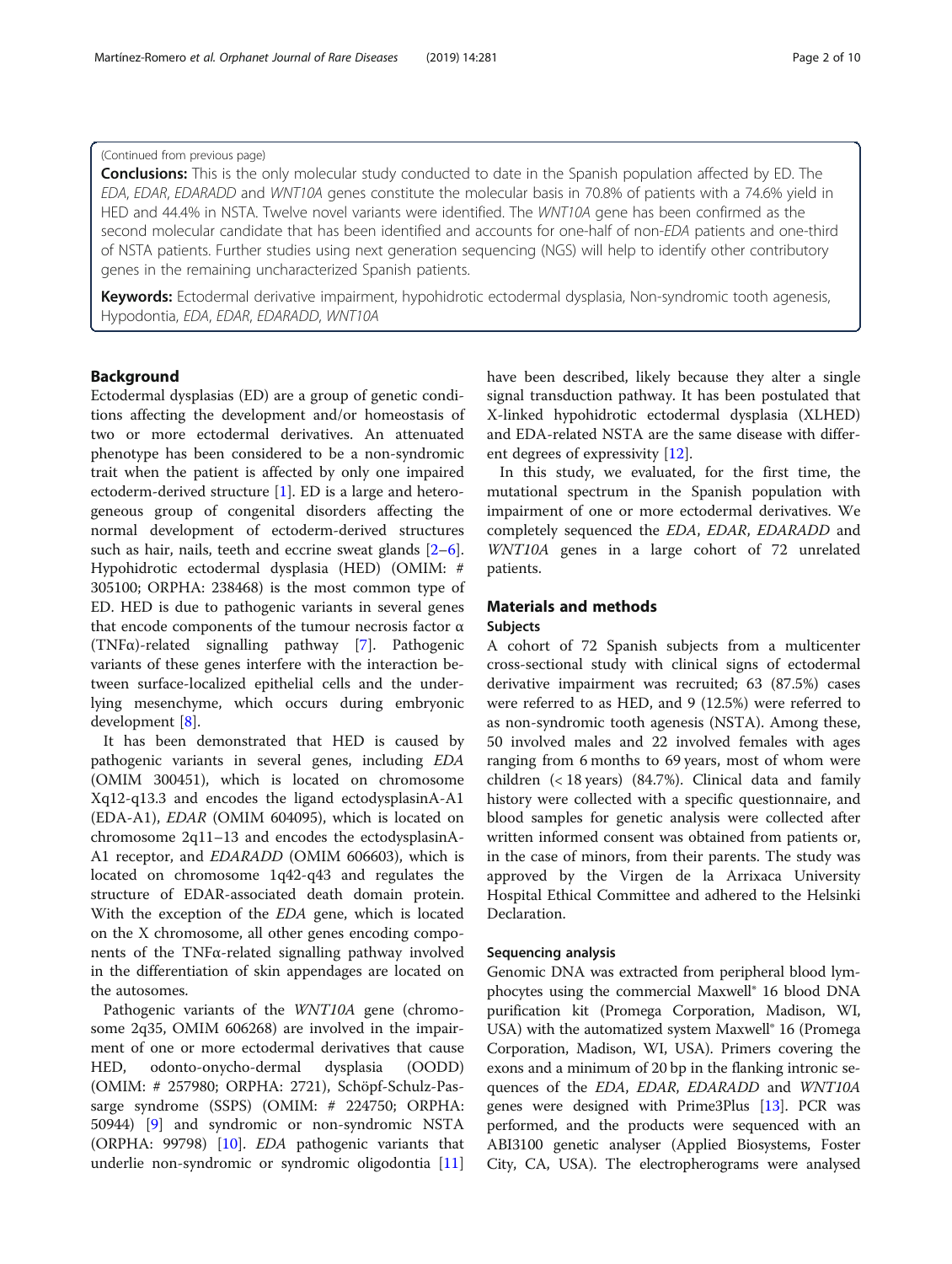with Sequence Scape Software v3.0 (Applied Biosystems, Foster City, CA, USA). A mutation nomenclature was used in which + 1 corresponded to the A of the ATG translation initiation codon of the reference sequence NM\_001399.4 (EDA), NM\_022336.3 (EDAR), NM\_145861.2 (EDARADD) or NM\_025216.2 (WNT10A). All detected variants were assessed using the Mutation Taster [\[14](#page-8-0)], SIFT [[15](#page-8-0)], Poly-Phen2 [\[16\]](#page-8-0) and PROVEAN [\[17\]](#page-8-0) in silico human genome variant prediction tools. The interpretation of the sequence variants was performed according to the American College of Medical Genetics and Genomics (ACMG) guidelines [[18](#page-8-0)]. This study did not include causative mutations in remote intronic or regulatory regions of genes.

#### Assessment of copy number variation by MLPA

Multiple ligation-dependent probe amplification (MLPA) was performed with the SALSA MLPA P183-C1 EDA-EDAR-EDARAD probe mix commercial kit and the SALSA MLPA EK1 Cy5 reagent kit (MRC-Holland, Amsterdam, Netherlands) according to the manufacturer's instructions. The fragment sizes were determined by capillary electrophoresis using the above-mentioned nucleic acid analyser. The relative exon copy numbers were calculated after normalization of the peak height value of the patients against the mean of the peak height value of the control group (at least two individuals of the same sex were known to have normal gene dosage) using the Coffalyser. Net software by MRC-Holland.

#### Pattern of X inactivation

The X inactivation patterns were analysed using an assay of the polymorphic CAG repeat in exon 1 of the androgen receptor gene (AR). The digestion of peripheral blood DNA with the methylation-sensitive restriction enzyme HpaII resulted in cleavage only in restriction sites of active X-chromosomes, while the inactive Xchromosomes remained intact. The direction of skewing was determined in female carriers when the parental mutation origin was confirmed by segregation analysis of the polymorphic repeat in AR. An X-chromosome inactivation pattern that was skewed 80:20 or less was classified as random, while a pattern skewed between 80: 20 and 90:10 was classified as moderately skewed, and a pattern skewed more than 90:10 was considered highly skewed [\[19](#page-8-0)].

### Results

The average age at genetic diagnosis was 5.4 years in children (42/51) and 40.2 years in adult patients (9/51). Pathogenic variants were identified in coding sequences or flanking intronic regions in 70.8% (51/72) of patients. Among the patients, 72.5% (37/51) had variants of EDA, 15.7% (8/51) had variants of the WNT10A gene, 7.8% (4/ 51) had variants of EDAR and 9.8% (5/51) had variants of EDARADD. In most cases, the variants were inherited (82.4%; 42/51), and the variants were inherited according to an X-linked (64.3%; 27/42), autosomal dominant  $(23.8\%; 10/42)$  or autosomal recessive pattern  $(11.9\%; 5/$ 42). Regarding the phenotype, pathogenic variants were identified in 74.6% (47/63) of HED patients and 44.4% (4/9) of NSTA patients. EDA was the most frequently involved gene in HED patients (76.6%; 36/47). In NSTA patients, WNT10A variants were present in 3 cases, and an EDA variant was present in one case. A total of 46 different pathogenic variants (76.6%) were identified among 60 variants in 51 patients. The allelic heterogeneity was 86.4% (32/37) for EDA, 100% (5/5) for EDAR, 20% (1/5) for EDARADD and 66.6% (8/13) for WNT10A. The observed variant types were complete EDA gene deletion [\[1](#page-8-0)], EDA exon 1 deletion [[1\]](#page-8-0), missense variants [[20\]](#page-8-0), nonsense variants [[7\]](#page-8-0) small indels [\[4](#page-8-0)], frameshift variants [\[6](#page-8-0)] and intronic variants [\[2](#page-8-0)]. Most pathogenic variants were located in conserved and functionally relevant domains in known hotspots. Twelve out of 46 variants (26.0%) were novel and had not been previously reported among the 471 variant entries for these four genes in the Human Gene Mutation Database (HGMD®) [[21\]](#page-8-0) (last consultation on August, 15, 2019).

EDA was the most frequently involved gene (72.5%), as previously mentioned, with pathogenic variants in 30 males and 7 females. Of these, 32 variants were different, and 9 were novel and more frequently located in exons 1, 2, 4, 7 and 8. Seventy-five percent of variants were inherited (27/36) and most were found in only one family, except for the complete exon 1 deletion (two cases), c.572\_598del18/p.Pro191\_Pro196del (three cases),  $c.467G > A/p.Arg156H$  is in the furin domain (two cases) and  $c.1045G > A/p.Ala349Thr$  (two cases). Regarding the predicted functional impact of the variants, three of them resulted in the complete disruption of the protein, and the rest were distributed within coding regions in the transmembrane domain  $[2]$  $[2]$ , furin cleavage site  $[4]$  $[4]$ , collagen-like domain [\[10](#page-8-0)] and tumour necrosis factor homology domain [\[15\]](#page-8-0) (Table [1](#page-3-0)).

Male patients with EDA pathogenic variants presented the classical XLHED phenotype. EDA female carriers also showed the HED phenotype; 6 out of 7 had predicted variants with severe functional consequences, including the disruption of the protein by frameshift mutations [[3](#page-8-0)], partial or total *EDA* gene deletion [\[2\]](#page-8-0) or a novel missense<br>mutation affecting an amino acid  $(c.871G > C)$ affecting an amino acid  $(c.871G > C)$ p.Gly291Arg) described as crucial for proper protein folding [\[25\]](#page-8-0). X-chromosome inactivation analysis was informative in 6 out of 7 female carriers and revealed a random pattern favouring either chromosome (5/6) or moderately skewed X-chromosome inactivation (1/6). The HED phenotype in EDA female carriers was not correlated with the X-chromosome inactivation pattern (Table [2\)](#page-4-0).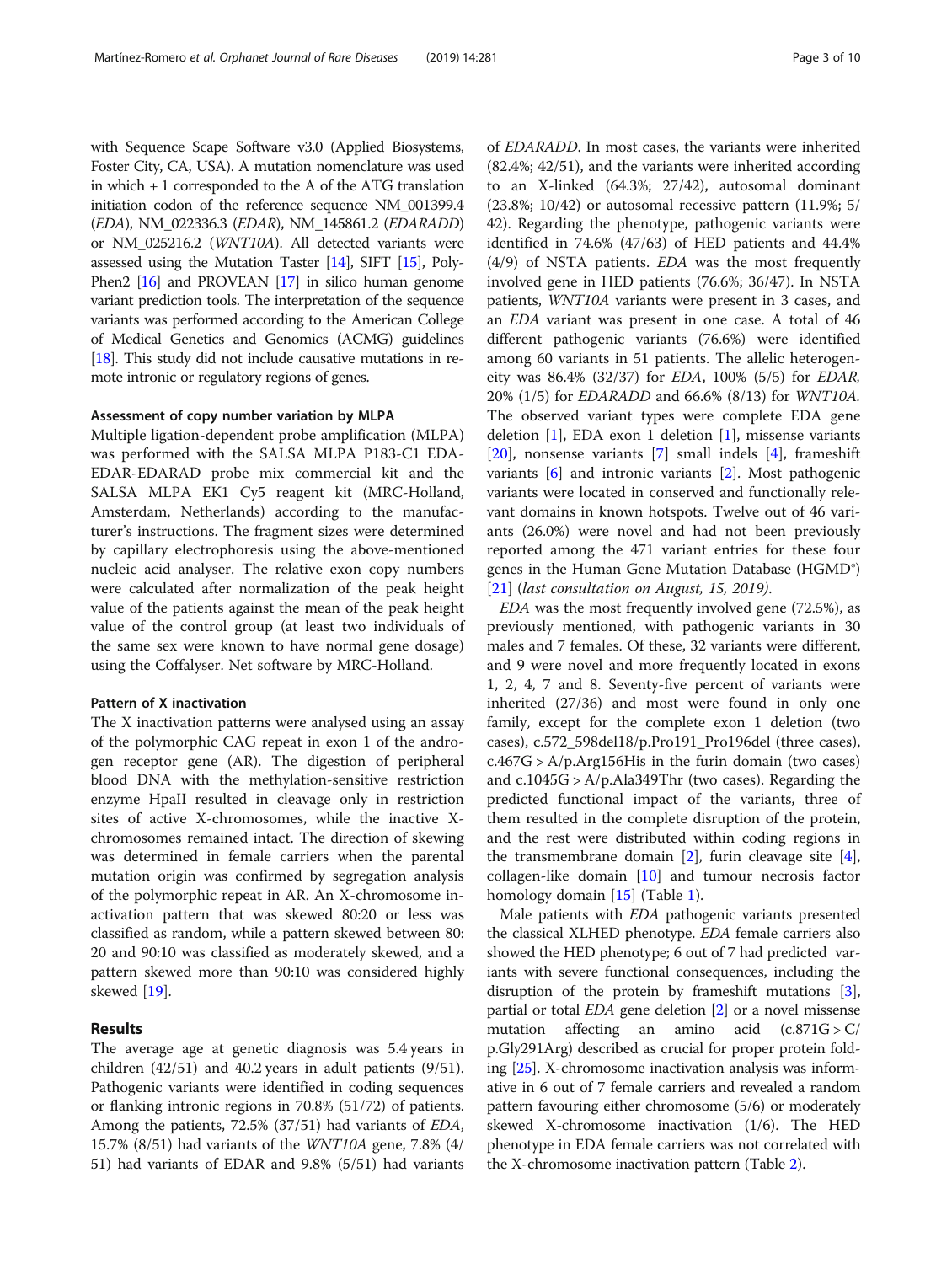|    |                  | <b>Table 1</b> Allelle variants identified in the <i>EDA</i> gene |                 |                       |                                         |                      |               |                       |                  |
|----|------------------|-------------------------------------------------------------------|-----------------|-----------------------|-----------------------------------------|----------------------|---------------|-----------------------|------------------|
|    | Family Gender NM |                                                                   | Exon/<br>Intron | Protein               | Affected domain                         | Variant              | Origin        | Clinical<br>Diagnosis | $HGMD (*)$       |
| 10 | F                | Gene deletion                                                     | Complete        | $(-)$                 | Gene loss                               | Deletion             | De novo       | <b>HED</b>            | $[22]$           |
| 13 | M                | c.58C > T                                                         | Exon 1          | p.Arg20Ter            | Transmembrane<br>domain                 | Nonsense             | Inherited HED |                       | $[23]$           |
| 26 | M                | c.164T > C                                                        | Exon 1          | p.Leu55Pro            | Transmembrane<br>domain                 | Missense             | Inherited HED |                       | Novel            |
| 20 | M                | Exon 1<br>deletion                                                | Exon 1          | $(-)$                 | Complete protein loss                   | Deletion             | Inherited HED |                       | $[24]$           |
| 33 | F                | Exon 1<br>deletion                                                | Exon 1          | $(-)$                 | Complete protein loss                   | Deletion             | De novo HED   |                       | $[24]$           |
| 35 | M                | c.457C > T                                                        | Exon 2          | p.Arg153Cys           | Furin subdomain                         | Missense             | De novo       | <b>HED</b>            | $[25]$           |
| 34 | M                | c.463C > T                                                        | Exon 2          | p.Arg155Cys           | Furin subdomain                         | Missense             | De novo       | <b>HED</b>            | $[26]$           |
| 45 | M                | c.467G > A                                                        | Exon 2          | p.Arg156His           | Furin cleavage site                     | Missense             | Inherited     | <b>HED</b>            | $[26]$           |
| 47 | M                | c.467G > A                                                        | Exon 2          | p.Arg156His           | Furin cleavage site                     | Missense             | Inherited HED |                       | $[26]$           |
| 31 | F                | c.516delC                                                         | Exon 3          | p.Asn172Lysfs*108     | $(-)$                                   | Frame Shift          | De novo       | <b>HED</b>            | Novel            |
| 17 | M                | c.546<br>581 del 36                                               | Exon 4          | p.Asn185<br>Pro196del | Collagen-like domain                    | In-Frame<br>Deletion | Inherited HED |                       | $[26]$           |
| 37 | M                | c.553<br>588del36                                                 | Exon 4          | p.Asn185<br>Pro196del | Collagen-like domain                    | In-Frame<br>Deletion | Inherited HED |                       | $[27]$           |
| 21 | M                | c.572<br>589del18                                                 | Exon 4          | p.Pro191<br>Pro196del | Collagen-like domain                    | In-Frame<br>Deletion | Inherited HED |                       | $[28]$           |
| 23 | M                | c.572<br>589del18                                                 | Exon 4          | p.Pro191<br>Pro196del | Collagen-like domain                    | In-Frame<br>Deletion | Inherited HED |                       | $[28]$           |
| 48 | M                | c.572<br>589del18                                                 | Exon 4          | p.Pro191<br>Pro196del | Collagen-like domain                    | In-Frame<br>Deletion | Inherited HED |                       | $[28]$           |
| 50 | M                | c.599C > G                                                        | Exon 4          | p.Pro200Arg           | Collagen-like domain                    | Missense             | Inherited HED |                       | Novel            |
| 36 | F                | c.612delG                                                         | Exon 4          | $(-)$                 | Collagen-like domain                    | Frame Shift          | De novo       | <b>HED</b>            | Novel            |
| 02 | M                | c.612<br>629del18                                                 | Exon 4          |                       | p.lle205_Gly210del Collagen-like domain | In-Frame<br>Deletion | Inherited HED |                       | $[29]$           |
| 06 | M                | c.653G > T                                                        | Exon 4          | p.Gly218Val           | Collagen-like domain                    | Missense             | Inherited     | <b>HED</b>            | $[30]$           |
| 01 | M                | c.663<br>697 del 35                                               | Exon 4          | p.Pro222Thrfs*        | Collagen-like domain                    | Frame Shift          | Inherited HED |                       | $[26]$           |
| 29 | M                | c. 728_<br>735 del 8                                              | Exon 5          | p.Thr243Lysfs*20      | $(-)$                                   | Frame Shift          | De novo       | <b>HED</b>            | $[24]$           |
| 11 | F                | c.729 735del7 Exon 5                                              |                 | p.Arg244Thrfs*34      | $(-)$                                   | Frame Shift          | Inherited HED |                       | Novel            |
| 14 | M                | c.760C > T                                                        | Exon 6          | p.Gln254*             | TNF homology<br>domain                  | Nonsense             | De novo HED   |                       | Novel            |
| 22 | M                | $c.793 + 1G > C$ Intron 6                                         |                 | $(-)$                 | TNF homology<br>domain                  | Splicing             | Inherited HED |                       | $[25]$           |
| 51 | M                | c.866G > A                                                        | Exon7           | p.Gly289His           | TNF homology<br>domain                  | Missense             | ND.           | <b>NSTA</b>           | $[31]$           |
| 15 | F                | c.871G > C                                                        | Exon 7          | p.Gly291Arg           | TNF homology<br>domain                  | Missense             | Inherited HED |                       | Novel<br>[28](#) |
| 16 | F                | c.880G > T                                                        | Exon 7          | p.Glu294Ter           | TNF homology<br>domain                  | Nonsense             | De novo HED   |                       | Novel            |
| 07 | M                | c.892G > T                                                        | Exon 7          | p.Asp298Tyr           | TNF homology<br>domain                  | Missense             | Inherited HED |                       | $[32]$           |
| 08 | M                | c.895G > A                                                        | Exon 7          | p.Gly299Ser           | TNF homology<br>domain                  | Missense             | Inherited HED |                       | $[26]$           |
| 09 | M                | c.895G > C                                                        | Exon 7          | p.Gly299Arg           | TNF homology<br>domain                  | Missense             | Inherited HED |                       | $[33]$           |
| 03 | ${\sf M}$        | c.995G > A                                                        | Exon 8          | p.Cys332Tyr           | TNF homology                            | Missense             | Inherited HED |                       | $[24]$           |

#### <span id="page-3-0"></span>Table 1 Allelic variants identified in the EDA gene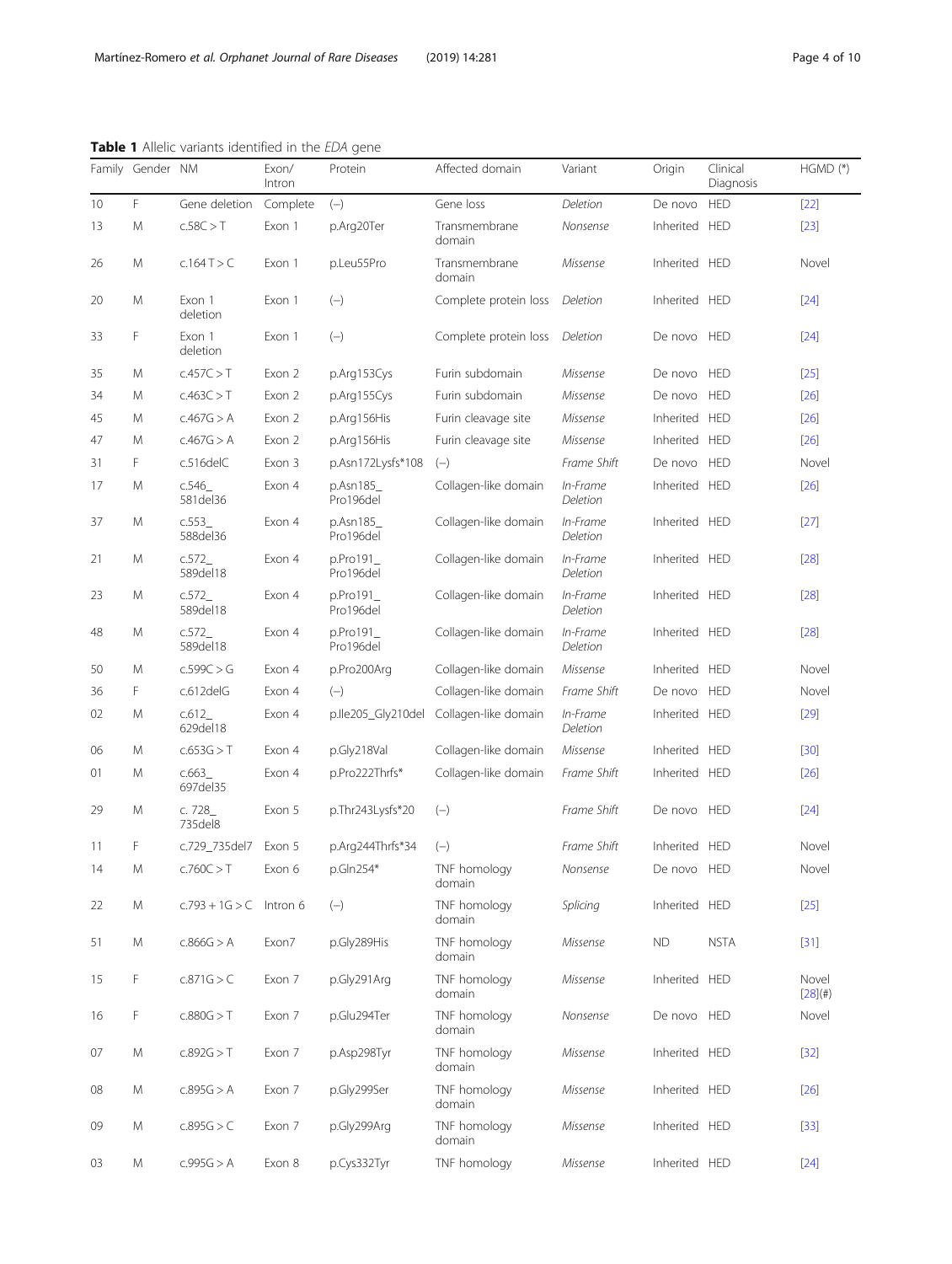|    | Family Gender | <b>NM</b>   | Exon/<br>Intron | Protein     | Affected domain        | Variant  | Origin        | Clinical<br>Diagnosis | $HGMD (*)$ |
|----|---------------|-------------|-----------------|-------------|------------------------|----------|---------------|-----------------------|------------|
|    |               |             |                 |             | domain                 |          |               |                       |            |
| 30 | M             | c.1027T > G | Exon 8          | p.Tyr343Asp | TNF homology<br>domain | Missense | Inherited HED |                       | Novel      |
| 19 | M             | C.1037G > A | Exon 8          | p.Cys346Tyr | TNF homology<br>domain | Missense | Inherited HED |                       | $[7]$      |
| 24 | M             | c.1045G > A | Exon 8          | p.Ala349Thr | TNF homology<br>domain | Missense | Inherited HED |                       | $[26]$     |
| 04 | M             | c.1045G > A | Exon 8          | p.Ala349Thr | TNF homology<br>domain | Missense | Inherited HED |                       | $[26]$     |
| 32 | M             | C.1049G > A | Exon 8          | p.Gly350Asp | TNF homology<br>domain | Missense | Inherited HED |                       | $[34]$     |
| 25 | M             | c.1069C > T | Exon 8          | p.Arg357Trp | TNF homology<br>domain | Missense | Inherited HED |                       | $[29]$     |

<span id="page-4-0"></span>Table 1 Allelic variants identified in the EDA gene (Continued)

F female, M male, TNF tumour necrosis factor, NM nucleotide mutation, HED hypohidrotic ectodermal dysplasia, (\*) Reference in HGMD database, (#) Novel variant in a nucleotide resulting in an equivalent amino acid, NSTA non-syndromic tooth agenesis, ND no data

EDAR variants were detected in 4 HED patients. One of these was a compound heterozygous mutation comprising a splicing variant upstream of the first intron  $(c.52-2A > G)$  and a missense variant in the TNFR (tumour necrosis factor receptor) domain (c.212G > A/ p.Cys71Tyr) with an autosomal recessive inheritance pattern (published data)  $[3]$  $[3]$ ; the other three variants, which were located in the death domain (DD), showed an autosomal dominant inheritance pattern (Table [3](#page-5-0)). All the EDAR pathogenic variants had been reported previously in the HGMD. HED patients with EDAR pathogenic variants were clinically indistinguishable from those patients with EDA variants. The Asian variant p.Val370Arg, which has been associated with an

attenuated phenotype [[35\]](#page-8-0), was not observed in our cohort.

In EDARADD, the c.308C > T/ p.Ser103Phe variant, which has been described as likely to be benign in ClinVar and of unknown significance in the HGMD, was identified in 5 patients and was inherited in all cases (Table [4](#page-5-0)). Three of the patients carried additional variants; two were located in the EDA gene (c.572\_589 del18 (family 21)) and were associated with the classical HED phenotype, and the other  $(c.866G > A$  (family 51) was identified in a patient with NSTA. In one female (family 28), an additional c.  $682$  T > C variant in the *WNT10A* gene was linked to NSTA. In two HED patients, p.Ser103Phe in EDARADD was the only identified variant.

Table 2 X-chromosome inactivation pattern in EDA carrier females

| Family | Case                    | $N^{\circ}$ (CAG) repeat in AR (bp) |                |           |                | % Chromosome X inactivation |                   | Clinical   |
|--------|-------------------------|-------------------------------------|----------------|-----------|----------------|-----------------------------|-------------------|------------|
|        |                         | Variant                             | A <sub>1</sub> | A2        | A <sub>1</sub> | A2                          |                   | Diagnosis  |
| 10     | Proband                 | EDA gene deletion                   | 270            | 270       | N <sub>l</sub> | N <sub>l</sub>              |                   | <b>HED</b> |
| 10     | Monozygotic twin sister | EDA gene deletion                   | 270            | 270       | N <sub>l</sub> | N <sub>l</sub>              |                   | <b>HED</b> |
| 11     | Proband                 | c.729 738del7                       | 286            | 290       | 74.4%          | 25.6%                       |                   | <b>HED</b> |
| 15     | Proband                 | c.871G > C                          | 274            | $277$ (*) | 60%            | 40% $(*)$                   | Random            | <b>HED</b> |
| 15     | Mother                  | c.871G > C                          | $277$ (*)      | 280       | $61.6\%$ (*)   | 38.4%                       | Random            | Normal     |
| 16     | Proband                 | c.880G > T                          | 268            | 270       | 43.5%          | 56.5%                       | Random            | <b>HED</b> |
| 16     | Mother                  | $(-)$                               | 265            | 270       | 19.8%          | 80.2%                       | Moderately skewed | Normal     |
| 31     | Proband                 | $c.516$ del $C$                     | 271            | 277       | 40%            | 60%                         | Random            | <b>HED</b> |
| 31     | Mother                  | $(-)$                               | 277            | 277       | N <sub>1</sub> | N <sub>l</sub>              | -                 | Normal     |
| 33     | Proband                 | Deletion of exon 1                  | 277            | 294       | 80.4%          | 19.6%                       | Moderately skewed | <b>HED</b> |
| 33     | Mother                  | $(-)$                               | 277            | 283       | 36%            | 64%                         | Random            | Normal     |
| 36     | Proband                 | c.612delG                           | 286            | 292       | 76.8%          | 23.3%                       | Random            | <b>HED</b> |
| 36     | Mother                  | $(-)$                               | 286            | 292       | 55.9%          | 44.1%                       | Random            | Normal     |

(\*) Allele carrier of c.871G > C variant, HED hypohidrotic ectodermal dysplasia, NI non-informative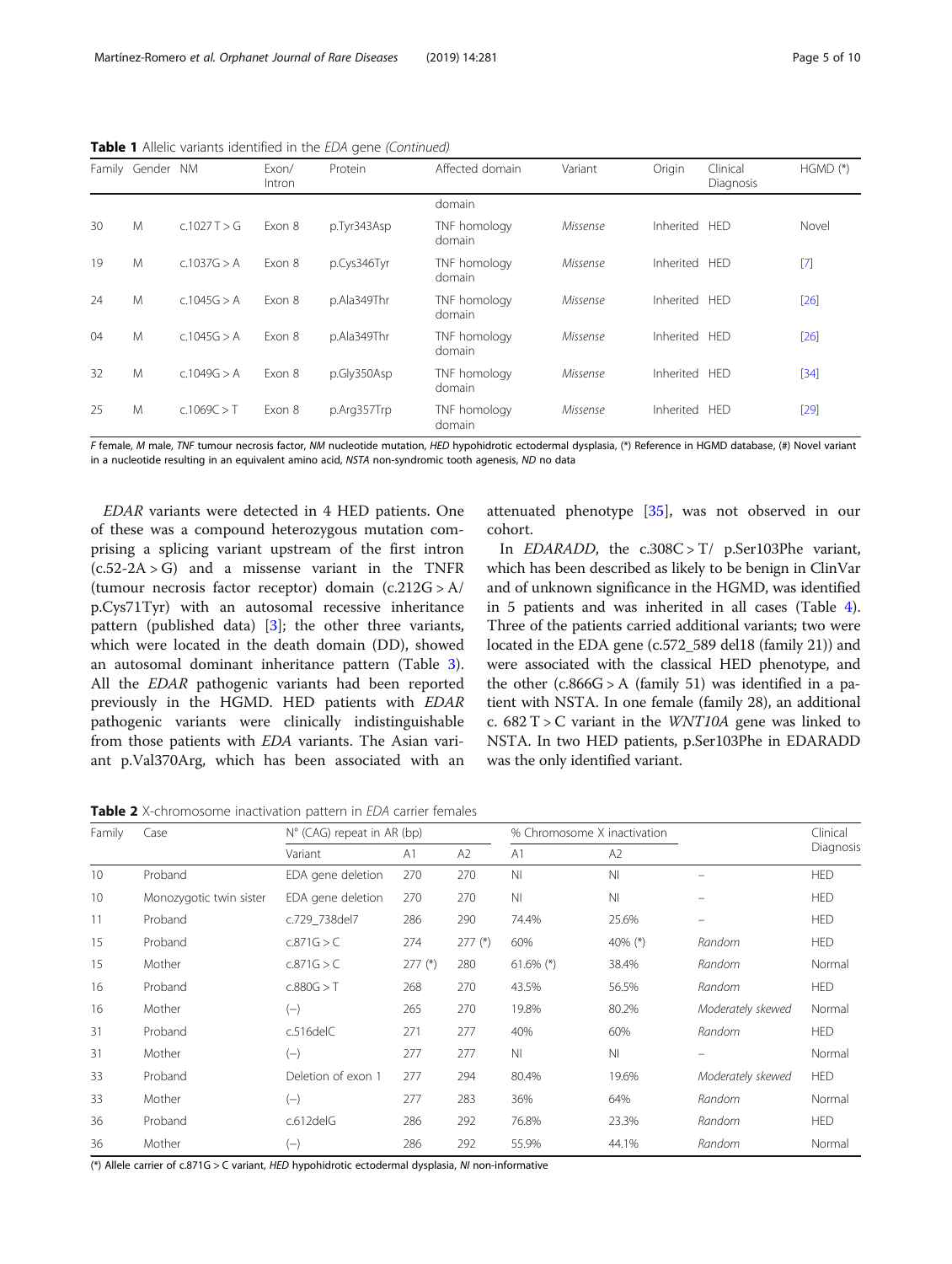<span id="page-5-0"></span>Table 3 Allelic variants identified in the EDAR gene

| Family          | Gender | <b>NM</b>             | Exon/Intron Protein |             | Affected<br>domain    | <b>NM</b> | Exon/<br>Intron | Protein                        | Affected<br>domain     | Origin                  | Clinical<br>Diagnosis | $HGMD (*)$ |
|-----------------|--------|-----------------------|---------------------|-------------|-----------------------|-----------|-----------------|--------------------------------|------------------------|-------------------------|-----------------------|------------|
| 5               | Μ      | $c.52 - 2A > G$       | Intron 2            | $(-)$       | Protein<br>disruption |           |                 | $c.212G > A$ Exon 4 p.Cys71Tyr | <b>TNF</b><br>Receptor | Inherited/<br>Inherited | <b>HED</b>            | $[3]$      |
| 18              | M      | $c.1072C > T$ Exon 9  |                     | $p.Arq358*$ | Death<br>domain       | $(-)$     | $(-)$           | $(-)$                          | $(-)$                  | Inherited               | HED                   | $[26]$     |
| 42              | M      | $c.1073G > A$ Exon 9  |                     | p.Arg358Gln | Death<br>domain       | $(-)$     | $(-)$           | $(-)$                          | $(-)$                  | Inherited               | <b>HED</b>            | $[23]$     |
| 12 <sub>1</sub> | F      | $c.1259G > A$ Exon 12 |                     | p.Arg420Gln | Death<br>domain       | $(-)$     | $(-)$           | $(-)$                          | $(-)$                  | Inherited               | <b>HED</b>            | $[26]$     |

F female, M male, HED hypohidrotic ectodermal dysplasia, (\*) Reference in HGMD database

In the WNT10A gene, 8 different pathogenic variants were identified in 8 families, three of which were novel variants. A broader phenotypic spectrum was observed in this group of patients, and the most disruptive biallelic WNT10A mutations (in patients with homozygous or compound heterozygous mutations) were associated with Schöpf-Schulz-Passarge syndrome (variants c.18\_43del26/ p.Arg7Alafs\*28, c.321C > A/p.Cys107\* and c.1131C > A/ p.Cys377\*). Other significant variants have been found to be associated with HED (compound heterozygous c.27G >  $A/p$ .Trp9\* and c.92 T >  $A/p$ .Leu31Glu) or normohidrotic ED  $(c.18 \text{--} 43 \text{del}26/p \text{--} Arg7 \text{Alafs}^*28$  and  $c.1131C > A/$ p.Cys377\*). The recurrent WNT0A variant (c.18\_43del26/ p.Arg7Alafs\*28) was found in two non-related patients from the same Spanish geographical region. One heterozygous patient was affected by odonto-onycho-dermal dysplasia (OODD) (c.514A > T/p.Arg172Trp) (Table [5\)](#page-6-0).

In the NSTA group, a compound heterozygous patient from family 27 (c.1A >  $T/p.M1?$  and c.321C > A/p.Cys107\* variants) showed oligodontia and subtle ectodermalrelated symptoms, including thin hair with normal density, periorbital pigmentation and fragile nails. A milder phenotype was observed in two NSTA patients, both of whom had maxillary lateral incisor agenesis, carrying the  $c.682$  T > A/ p.Phe228Ile heterozygous variant, the pathogenicity of which has been established based on the location of the mutation in an important functional domain of the protein; this protein has been implicated in interactions with the membrane receptor and, as consequence, in intra-cellular Wnt signalling [\[40\]](#page-9-0).

#### **Discussion**

The yield of the analysis of these four genes was 70.8%; specifically, the yield was 76.1% for HED and 44.4% for NSTA. Our cohort was similar in size to a French cohort described by Cluzeau et al. [\[7](#page-8-0)] with 61 HED patients; however, the four genes accounted for a larger proportion of the French cases (92%). This discrepancy may be due to recruitment and/or population differences.

EDA variants accounted for most cases (72.5%), followed by WNT10A (15.7%), EDARADD (9.8%) and EDAR (7.8%). The WNT10A gene should be considered the second candidate gene responsible for ectodermal derivative impairment, in accordance with recently published data for the Italian population [[41\]](#page-9-0).

There were more affected males (ratio 5:2) due to a higher prevalence of pathogenic variants in the EDA gene associated with XLHED. The mean age of genetic diagnosis was 5.4 years in children and 40.2 years in adult patients, which was ascertained through the genetic counselling process. The presence of adult patients clinically diagnosed after the age of forty without molecular characterization is significant, reflecting the pre-molecular stage. Taking into account that most detected variants were inherited, we should emphasize the importance of early genetic diagnosis and counselling to prevent new severe cases in affected families and to give these families the opportunity to utilize potential new genetically personalized therapies. Recently, a new prenatal treatment in patients with EDA variants [\[42\]](#page-9-0) has been described that shows promise for most HED families.

Table 4 Allelic variants identified in the EDARADD gene

| Family | Gender | <b>NM</b>  | Exon/Intron | Protein     | Oriain    | Clinical Diagnosis | $HGMD (*)$ | Second variant          |
|--------|--------|------------|-------------|-------------|-----------|--------------------|------------|-------------------------|
| 21     | Μ      | c.308C > T | Exon 6      | p.Ser103Phe | Inherited | <b>HED</b>         | [36]       | EDA: c.572 589del18     |
| 38     |        | c.308C > T | Exon 6      | p.Ser103Phe | Inherited | <b>HED</b>         | [36]       |                         |
| 39     | M      | c.308C > T | Exon 6      | p.Ser103Phe | Inherited | <b>NSTA</b>        | [36]       | WNT10A: $c.682$ T $>$ A |
| 40     | M      | c.308C > T | Exon 6      | p.Ser103Phe | Inherited | <b>HED</b>         | [36]       |                         |
| 51     | M      | c.308C > T | Exon 6      | p.Ser103Phe | <b>ND</b> | <b>NSTA</b>        | [36]       | EDA: $c.866G > A$       |

F female, M male, HED, hypohidrotic ectodermal dysplasia, (\*) Reference in HGMD database, NSTA non-syndromic tooth agenesis, ND no data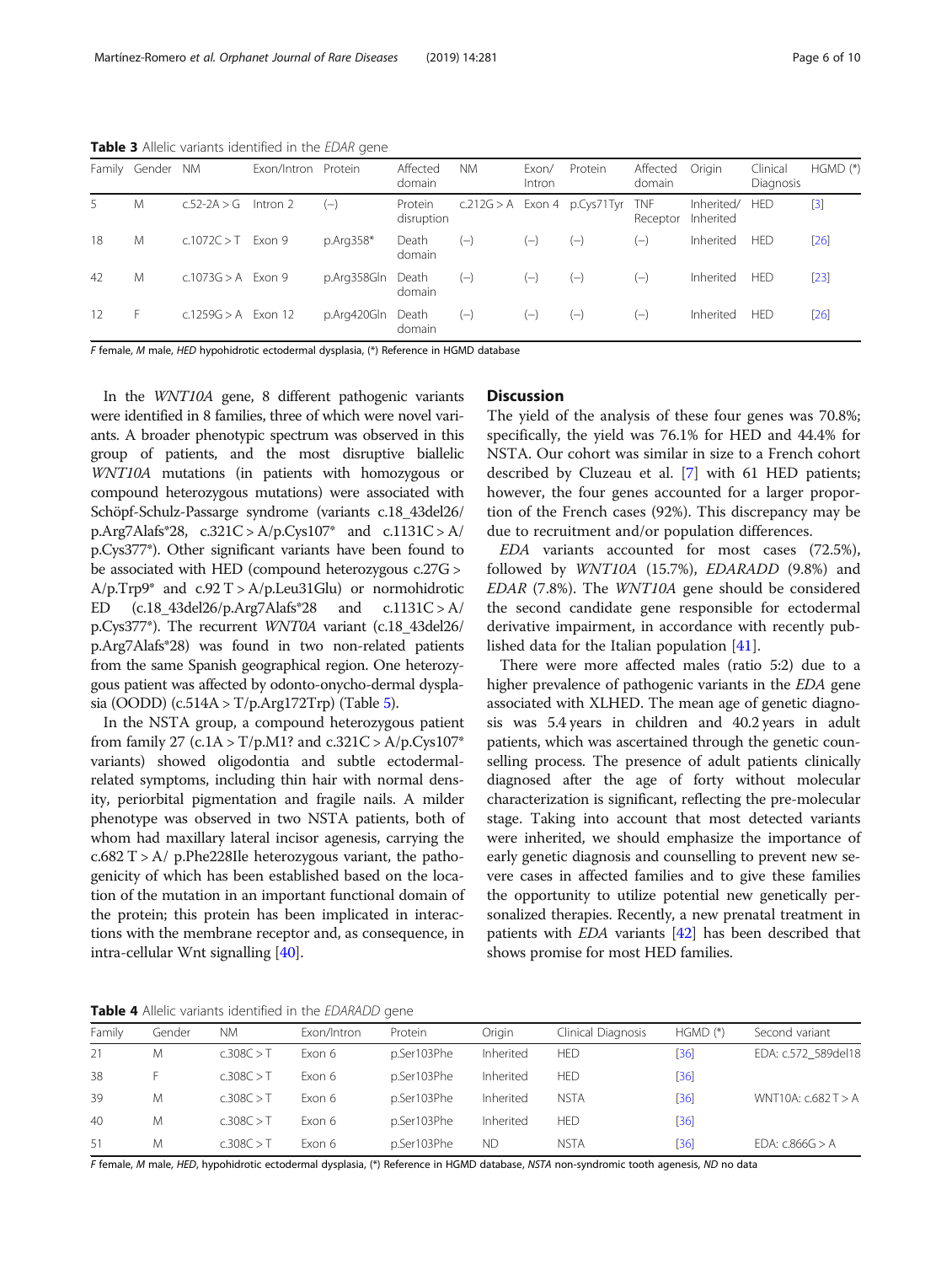|    | Family Gender | <b>NM</b>           | Exon/Intron Protein |                                | <b>NM</b>    | Exon/Intron Protein |                | Origin                  | Clinical<br>Diagnosis | $HGMD (*)$  |
|----|---------------|---------------------|---------------------|--------------------------------|--------------|---------------------|----------------|-------------------------|-----------------------|-------------|
| 27 | F             | c.1A > T            | Exon 1              | p.M1?                          | c.321C > A   | Exon 2              | $p.Cys107*$    | Inherited/<br>Inherited | $NSTA+$               | [37]/[38]   |
| 46 | F.            | c.27G > A           | Exon 1              | p.Trp9*                        | C.92 T > A   | Exon 1              | p.Leu31Glu     | Inherited/<br>Inherited | <b>HED</b>            | [38]/Novel  |
| 43 | F             | c.18 43del26        | Exon 1              | p.Arg7Alafs*28                 | c.18 43del26 | Exon 1              | p.Arg7Alafs*28 | <b>ND</b>               | SSPS                  | Novel       |
| 44 | F             | c.18 43del26 Exon 1 |                     | $p.Arq7Alafs*28$ $c.1131C > A$ |              | Exon 4              | p.Cys377*      | Inherited/<br>Inherited | Normohidrotic<br>ED   | Novel/Novel |
| 41 | M             | c.514A > T          | Exon 2              | p.Arg172Trp                    | $(-)$        | $(-)$               | $(-)$          | Inherited               | OODD                  | $[39]$      |
| 28 | M             | c. $682T > A$       | Exon 3              | p.Phe228lle                    | $(-)$        | $(-)$               | $(-)$          | Inherited               | <b>NSTA</b>           | $[38]$      |
| 39 | M             | c. $682 T > A$      | Exon 3              | p.Phe228lle                    | $(-)$        | $(-)$               | $(-)$          | Inherited               | <b>NSTA</b>           | $[38]$      |
| 49 | M             | c.321C > A          | Exon 2              | $p.Cys107*$                    | c.321C > A   | Exon 2              | $p.Cys107*$    | Inherited/<br>Inherited | SSPS                  | $[38]$      |

<span id="page-6-0"></span>Table 5 Allelic variants identified in the WNT10A gene

F female, M male, HED hypohidrotic ectodermal dysplasia, (\*) Reference in HGMD database, NSTA non-syndromic tooth agenesis, NSTA+ non-syndromic tooth agenesis with other minor ectodermal anomalies, SSPS Schöpf-Schulz-Passarge, ND no data

Our cohort shows a higher allelic heterogeneity of 76.6% for the four analysed genes, 86.4% for EDA and 66.6% for WNT10A; in comparison, the highest published rates are 84% for EDA [[27\]](#page-8-0) and 42.4% for WNT10A [[41\]](#page-9-0).

In regard to the type and location of variants in the EDA gene, four in-frame deletions in the collagen-like domain in exon 4 have been identified (Table [1\)](#page-3-0). Two of them, c.612\_629del18 [\[29](#page-8-0)] and c.572\_589del18 [\[28\]](#page-8-0), have been previously described to be associated with hypomorphic phenotypes. The other two variants, c.546\_581del36 (family 17) and c.553\_588del36 (family 37), also result in less severe signs of HED and nearly normal sweating. In the patients with these variants, the in-frame deletion of the 19 Gly-X-Y repeats in the protein would produce a shorter collagen helix resulting from polymerase slippage but would not affect the multimerization and functionality, causing a milder phenotype [\[43\]](#page-9-0).

Interestingly, all analysed EDA female carriers showed an HED phenotype that was not linked to skewed Xchromosome inactivation. It is important to note that Xchromosome inactivation was studied in peripheral blood cells instead of skin cells, which may show a different skewed pattern. However, on the other hand, the HED phenotype in these females may suggest that a biological mechanism other than X-inactivation is responsible, in addition to the possible influence of the specifically detected variants and other additional unknown genetic modifiers of clinical expressivity.

Regarding the EDAR variants (Table [3\)](#page-5-0), two of them involve the evolutionally conserved residue Arg358 within the death domain (DD), which has been identified in patients from different continents (c.1072C > T/p.Arg358Ter in American  $[44]$  $[44]$  $[44]$  and c.1073G > A/p.Arg358Gln in Asiatic families) [[23](#page-8-0)]. The missense mutation in Arg358 may not affect the interaction with *EDARADD* [\[45\]](#page-9-0).

The only identified variant in *EDARADD*<br>(p.Ser103Phe), which was found in 5 patients, is quite prevalent in the European population. Although the allelic frequency in the healthy population of this variant was 2% according to the dbSNP database, some authors have suggested that it may make a significant contribution to NSTA but show a low penetrance [\[29](#page-8-0)]. In addition, it has been associated with a more severe phenotype in combination with other variants in a heterozygous state in a recent publication  $[46]$  $[46]$ . The phenotypes of our patients with p.Ser103Phe variant were consistent with both HED (4/5) and NSTA (1/5) (Table [4](#page-5-0)). The clinical features in three of them can be explained by the presence of an additional pathogenic variant in EDA and WNT10A. However, in the other two patients with the classical HED phenotype, unknown additional variants in other genes are expected to be involved.

In terms of phenotypes, the EDA gene was most frequently involved in HED (76.6%) patients, followed by both EDAR and EDARADD and, to a lesser extent, WNT10A. In the Cluzeau cohort  $[6]$  $[6]$ , the *EDA* gene accounted for a lower proportion of HED cases (58%). Our results support the choice to study the EDA gene first, due to its significantly high yield, without using NGS technology in a Spanish patient showing the classical triad of HED symptoms.

The WNT10A gene has been associated with a wide spectrum of ectodermal derivative impairment manifestations, ranging from NSTA to complex rare syndromes such as OODD and SSPS [[9,](#page-8-0) [10](#page-8-0), [29,](#page-8-0) [37](#page-8-0), [38](#page-8-0), [41,](#page-9-0) [47](#page-9-0)–[49](#page-9-0)]. Our findings (Table 5) also reveal that heterozygous variants in WNT10A are associated with NSTA, while homozygous or compound heterozygous variants are linked to a more severe phenotype, either OODD and SSPS, as previously described. Recently, WNT10A-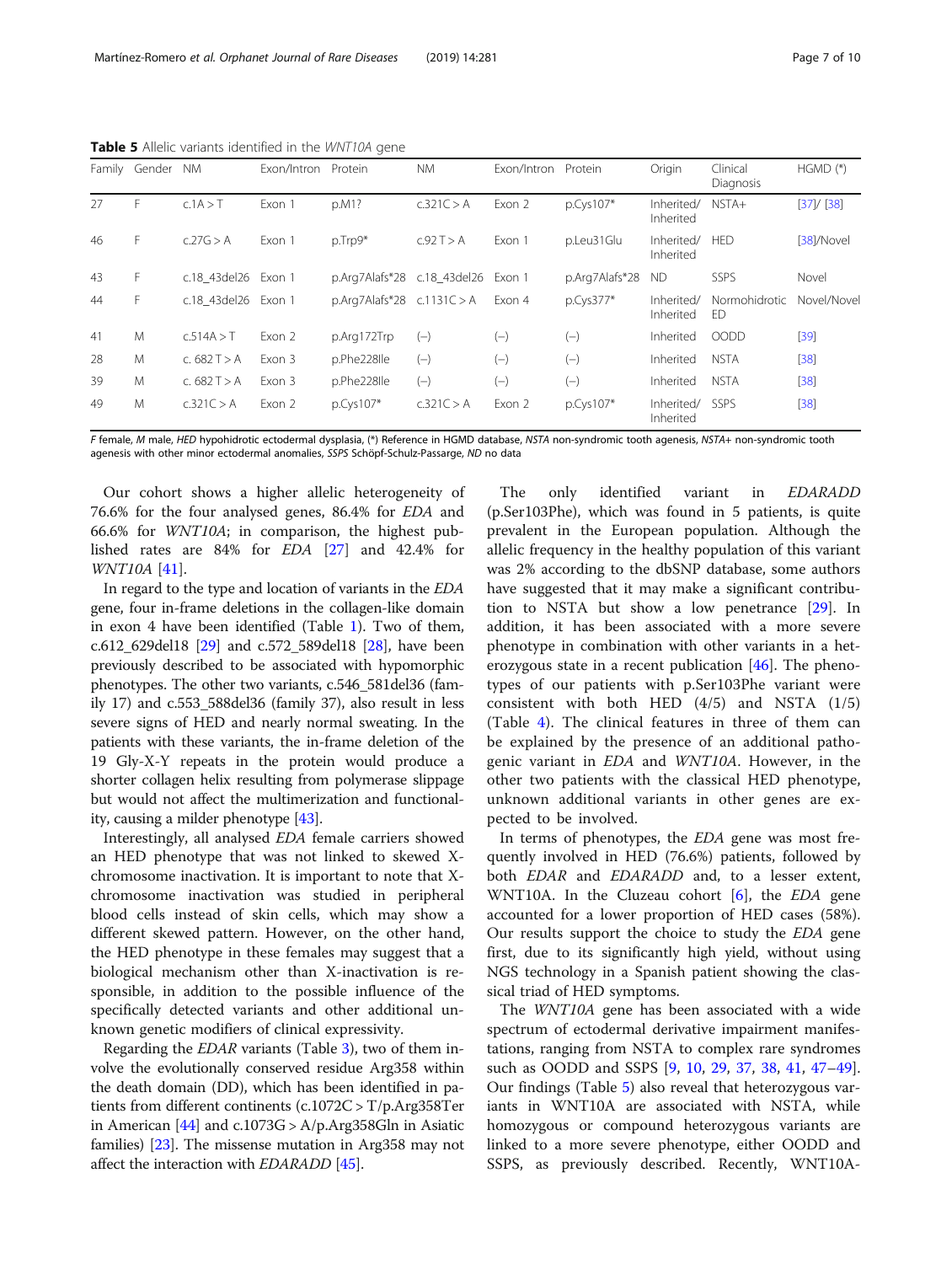linked oligo/hypodontia phenotypes have been reported to be associated with minor ectodermal manifestations, such as mild hair, nails and sweating anomalies [[6\]](#page-8-0), as described in our patient from family 27 with tooth agenesis and minor ectodermal signs (NSTA+). For this reason, it is important to take WNT10A into account as a candidate gene for clinical conditions characterized by dental agenesis and other minor ectodermal features, especially in the absence of typical HED facial dysmorphism.

Furthermore, we found that a proportion of cases of tooth agenesis [[50](#page-9-0)], orodental involvement [\[20\]](#page-8-0) or skin disease [[51](#page-9-0)] may be explained by polygenic inheritance with the co-segregation of multiple variants, which may modulate the final phenotype [\[52](#page-9-0)], emphasizing the need to apply more powerful molecular analysis tools during ED diagnosis [[39\]](#page-9-0). In the near future, we will need to understand the pathogenesis and impact of the combination of different allelic variants in different genes in addition to those involved in the Eda or Wnt signalling pathways, mainly by considering that these pathways are associated with specific adaptations in the natural population and that some variants attenuate or increase the final effects; this reflects the relationship between human disease and natural variation, as has been hypothesized [\[53\]](#page-9-0).

#### Conclusions

This is the only molecular study conducted to date in the Spanish ED population, resulting in the specific genetic diagnosis of affected families with HED and NSTA. EDA, EDAR, EDARADD and WNT10A genes constitute the molecular basis of disease in 70.8% of the patients, with a 74.6% yield for HED and 44.4% for NSTA. A high allelic heterogeneity was revealed mainly in EDA, EDAR and WNT10A, for which 12 novel variants were identified. EDA is the most prevalent gene in our cohort, which supports the study of the EDA gene first, due to its significantly high yield, in Spanish patients showing the classical triad of HED symptoms who do not have access to NGS technology. Our data also confirm that the WNT10A gene is the second molecular candidate for involvement in ectodermal derivative impairment, accounting for one-half of non-EDA patients and onethird of NSTA patients.

The broad phenotype spectrum (spanning from classical HED to NSTA) points to the need for a multidisciplinary approach for the care of these patients. The early recognition of these phenotypes and molecular genetic diagnosis in childhood are essential to provide accurate genetic counselling and access to potential new treatments. Further studies using NGS will help to identify the other genes involved in the remaining uncharacterized Spanish patients.

#### Acknowledgements

We thank all of the Spanish patients, their families, the Spanish Ectodermal Dysplasia Association (AADE- Asociación de Afectados por Displasia Ectodérmica), and especially Gema Chicano and Ignasi Serrahima for participating in and supporting this study. We extend our gratitude to the following members of GIEDE (Grupo de Investigación Español de Displasias Ectodérmicas), which is a Spanish multidisciplinary research group for ectodermal dysplasia:

- Rebeca Alcalá-García. Servicio de Dermatología. Hospital del Mar, Barcelona. Spain

- Ana Barcia- Ramírez. Hospital Virgen de Valme, Sevilla. Spain

- Jaime Cruz-Rojo. Hospital 12 Octubre. Madrid.Spain

- Blanca Gener-Querol. Servicio Genética. Hospital Universitario de Cruces. Bilbao. Spain.

- Angela Hernández-Martín. Servicio de Dermatología. Hospital Niño Jesús. Madrid. Spain

- Pablo Lapunzina-Badía, Hospital La Paz. INGEMM, Madrid. Spain

- Isabel Llanos-Rivas. Servicio de Genética. Hospital Universitario de Cruces. Bilbao. Spain

- Isabel Lorda-Sánchez. Servicio de Genética. Fundación Jiménez Díaz. Madrid. Spain

- Antonio Martínez-Carrascal. Servicio de Pediatría. Hospital de Requena. Valencia. Spain

- José-Manuel Mascaró-Galy. Servicio de Dermatología. Hospital Clínico. Barcelona. Spain

- Lucero Noguera-Morel. Servicio de Dermatología. Hospital Infantil Universitario del Niño Jesús. Madrid. Spain

- María Ángeles Rodríguez-González. Cirugía Máxilofacial. Hospital Clínico Universitario Virgen de la Arrixaca. Murcia. Spain

- Jaime Sánchez del Pozo. Hospital 12 Octubre. Madrid. Spain

- Verónica Seidel. Genética Pediátrica. Hospital General Universitario Gregorio Marañón. Madrid. Spain

- Antonio Torrelo. Servicio de Dermatología. Hospital Niño Jesús. Madrid. Spain

- Mª José Trujillo-Tiebas. Servicio de Genética. Fundación Jiménez Díaz. Madrid. Spain

#### Authors' contributions

EGN conceived the study; MCMR, MBS and EGN planned the experiments; MJBM, VLG, MJS, LRP, ATSR, MTMM, JFI, PSP and EGN contributed to patient diagnosis and phenotyping; MCMR, PCM and GG performed molecular characterization of patients; EGN, MJBM, VLG, MJS, LRP, ATSR and the GIEDE group contributed to patient recruitment and the acquisition of clinical data; MCMR, MBS and EGN contributed to the analysis of the results; MCMR and EGN wrote the manuscript; all authors provided critical feedback of the analysis and helped to revise the manuscript. All authors read and approved the final manuscript.

#### Funding

This project has been supported by the Instituto de Salud Carlos III (ISCIII), Spanish Ministry of Economy and Competitiveness, with grant numbers PI/ 14/01259 and PI/17/00796, and it has been co-funded by FEDER and AADE (Asociación de Afectados por Displasia Ectodérmica).

#### Availability of data and materials

The datasets used and/or analysed during the current study are available from the corresponding author upon reasonable request.

#### Ethics approval and consent to participate

This study was approved by the Research Ethics Board of the Hospital Clínico Universitario Virgen de la Arrixaca. Informed consent for participation was obtained from all patients.

#### Consent for publication

Not applicable.

#### Competing interests

The authors declare that they have no competing interests.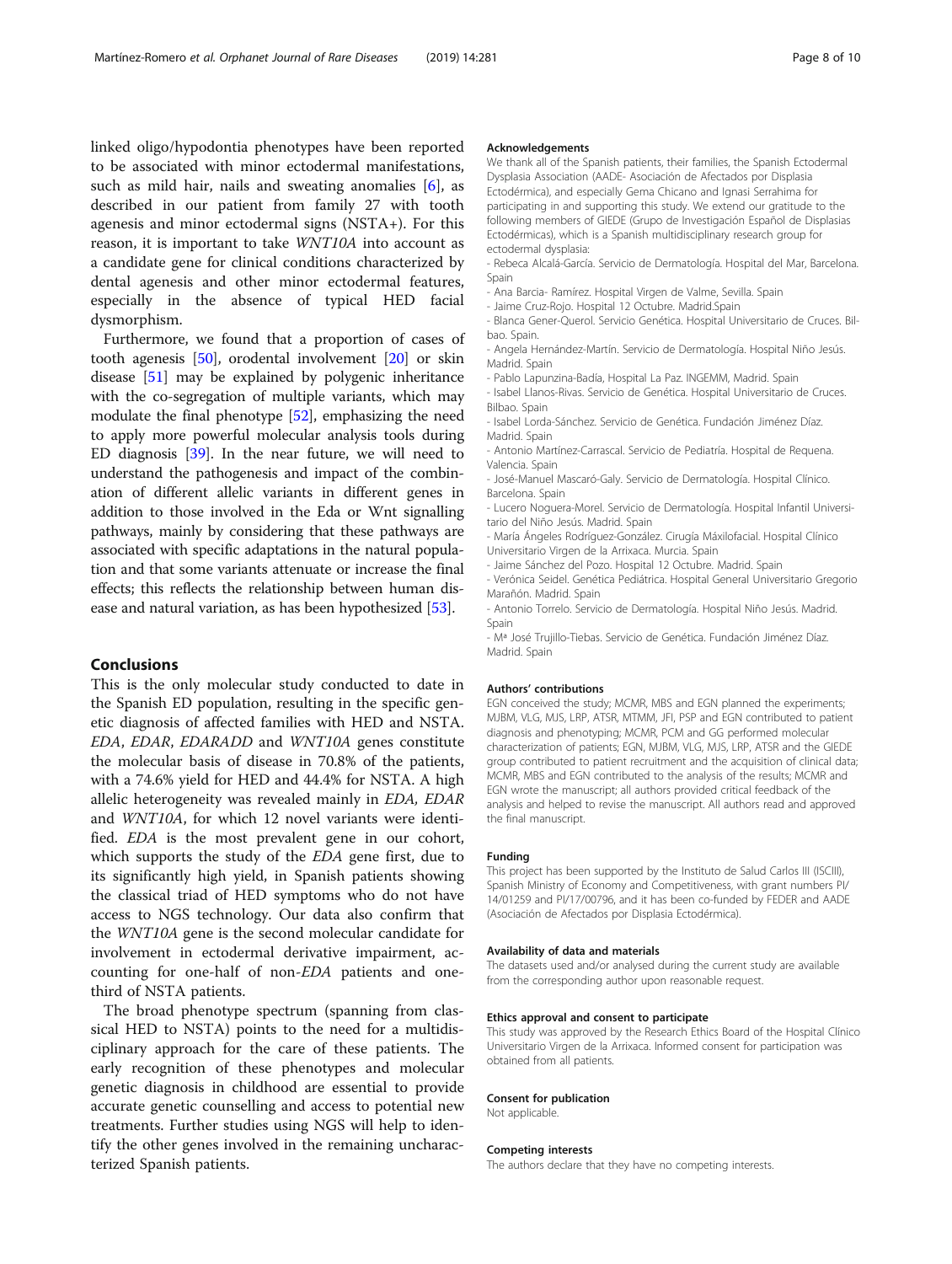#### <span id="page-8-0"></span>Author details

<sup>1</sup> Centro de Bioquímica y Genética Clínica, Hospital Clínico Universitario Virgen de la Arrixaca, IMIB- Arrixaca. Murcia. CIBERER-ISCIII, Madrid, Spain. <sup>2</sup>Programa de doctorado en Ciencias de la Salud, Universidad Católica de Murcia (UCAM), Murcia, Spain. <sup>3</sup>Sección Genética Médica. Servicio de Pediatría. Hospital Clínico Universitario Virgen de la Arrixaca. IMIB- Arrixaca, Universidad de Murcia. CIBERER-ISCIII, Madrid, Spain. <sup>4</sup>Cátedra de Genética. Facultad de Ciencias de la Salud, Universidad Católica de Murcia (UCAM), Murcia, Spain. <sup>5</sup>Servicio de Dermatología. Hospital Clínico Universitario Virgen de la Arrixaca, Universidad de Murcia, Murcia, Spain. <sup>6</sup>Departamento de Cirugía, Pediatría, Obstetricia y Ginecología. Facultad de Medicina, Universidad de Murcia, Murcia, Spain. <sup>7</sup>Sección Genética Médica (Hospital Materno-Infantil. Planta 0), Hospital Clínico Universitario Virgen de la Arrixaca, Ctra. Madrid-Cartagena s/n, El Palmar, CP 30120 Murcia, Spain.

#### Received: 2 June 2019 Accepted: 5 November 2019 Published online: 03 December 2019

#### References

- 1. Wright JT, Fete M, Schneider H, Zinser M, Koster MI, Clarke AJ, et al. Ectodermal dysplasias: classification and organization by phenotype, genotype and molecular pathway. Am J Med Genet AAm J Med Genet A. 2019;179(3):442–7.
- 2. Pinheiro M, Freire-Maia N. Identifying carriers for X-linked hypohidrotic ectodermal dysplasia. Lancet. 1977;2. England:936.
- 3. Moya-Quiles MR, Ballesta-Martinez MJ, Lopez-Gonzalez V, Glover G, Guillen-Navarro E. A compound heterozygous mutation in the EDAR gene in a Spanish family with autosomal recessive hypohidrotic ectodermal dysplasia. Arch Dermatol ResArch Dermatol Res. 2010;302(4):307–10.
- Lamartine J. Towards a new classification of ectodermal dysplasias. Clin Exp DermatolClin Exp Dermatol. 2003;28(4):351–5.
- 5. Visinoni AF, Lisboa-Costa T, Pagnan NA, Chautard-Freire-Maia EA. Ectodermal dysplasias: clinical and molecular review. Am J Med Genet A. 2009;149a(9):1980–2002.
- 6. Pagnan NA, Visinoni AF. Update on ectodermal dysplasias clinical classification. Am J Med Genet A. 2014;164a(10):2415–23.
- 7. Cluzeau C, Hadj-Rabia S, Jambou M, Mansour S, Guigue P, Masmoudi S, et al. Only four genes (EDA1, EDAR, EDARADD, and WNT10A) account for 90% of hypohidrotic/anhidrotic ectodermal dysplasia cases. Hum Mutat. 2011;32(1):70–2.
- 8. Schmidt-Ullrich R, Paus R. Molecular principles of hair follicle induction and morphogenesis. Bioessays. 2005;27(3):247–61.
- 9. Castori M, Castiglia D, Brancati F, Foglio M, Heath S, Floriddia G, et al. Two families confirm Schopf-Schulz-Passarge syndrome as a discrete entity within the WNT10A phenotypic spectrum. Clin Genet. 2011;79(1):92–5.
- 10. Song S, Zhao R, He H, Zhang J, Feng H, Lin L. WNT10A variants are associated with non-syndromic tooth agenesis in the general population. Hum GenetHum Genet. 2014;133(1):117-24.
- 11. Song S, Han D, Qu H, Gong Y, Wu H, Zhang X, et al. EDA gene mutations underlie non-syndromic oligodontia. J Dent ResJ Dent Res. 2009;88(2):126–31.
- 12. Gaczkowska A, Abdalla EM, Dowidar KM, Elhady GM, Jagodzinski PP, Mostowska A. De novo EDA mutations: variable expression in two Egyptian families. Arch Oral BiolArch Oral Biol. 2016;68:21–8.
- 13. Koressaar T, Remm M. Enhancements and modifications of primer design program Primer3. Bioinformatics. 2007;23(10):1289–91.
- 14. Schwarz JM, Cooper DN, Schuelke M, Seelow D. MutationTaster2: mutation prediction for the deep-sequencing age. Nat Methods. 2014;11. United States:361–2.
- 15. Ng PC, Henikoff S. SIFT: predicting amino acid changes that affect protein function. Nucleic Acids ResNucleic Acids Res. 2003;31(13):3812–4.
- 16. Adzhubei IA, Schmidt S, Peshkin L, Ramensky VE, Gerasimova A, Bork P, et al. A method and server for predicting damaging missense mutations. Nat Methods. 2010;7. United States:248–9.
- 17. Choi Y, Chan AP. PROVEAN web server: a tool to predict the functional effect of amino acid substitutions and indels. Bioinformatics. 2015;31(16): 2745–7.
- 18. Richards S, Aziz N, Bale S, Bick D, Das S, Gastier-Foster J, et al. Standards and guidelines for the interpretation of sequence variants: a joint consensus recommendation of the American College of Medical Genetics and

Genomics and the Association for Molecular Pathology. Genet Med. 2015; 17(5):405–24.

- 19. Jones JR, Nonrandom X. Chromosome inactivation detection. Curr Protoc Hum Genet. 2014;80 Unit 9.7.
- 20. Prasad MK, Geoffroy V, Vicaire S, Jost B, Dumas M, Le Gras S, et al. A targeted next-generation sequencing assay for the molecular diagnosis of genetic disorders with orodental involvement. J Med Genet. 2016;53. BMA House, Tavistock Square, London, WC1H 9JR:98–110.
- 21. Stenson PD, Ball EV, Mort M, Phillips AD, Shiel JA, Thomas NS, et al. Human gene mutation database (HGMD): 2003 update. Hum MutatHum Mutat. 2003;21(6):577–81.
- 22. Vincent MC, Biancalana V, Ginisty D, Mandel JL, Calvas P. Mutational spectrum of the ED1 gene in X-linked hypohidrotic ectodermal dysplasia. Eur J Hum GenetEur J Hum Genet. 2001;9(5):355–63.
- 23. Shimomura Y, Wajid M, Weiser J, Kraemer L, Ishii Y, Lombillo V, et al. Identification of mutations in the EDA and EDAR genes in Pakistani families with hypohidrotic ectodermal dysplasia. Clin Genet. 75. Denmark 2009. p. 582–584.
- 24. Paakkonen K, Cambiaghi S, Novelli G, Ouzts LV, Penttinen M, Kere J, et al. The mutation spectrum of the EDA gene in X-linked anhidrotic ectodermal dysplasia. Hum MutatHum Mutat. 2001;17(4):349.
- 25. Schneider P, Street SL, Gaide O, Hertig S, Tardivel A, Tschopp J, et al. Mutations leading to X-linked hypohidrotic ectodermal dysplasia affect three major functional domains in the tumor necrosis factor family member ectodysplasin-a. J Biol ChemJ Biol Chem. 2001;276(22):18819–27.
- 26. Monreal AW, Zonana J, Ferguson B. Identification of a new splice form of the EDA1 gene permits detection of nearly all X-linked hypohidrotic ectodermal dysplasia mutations. Am J Hum GenetAm J Hum Genet. 1998; 63(2):380–9.
- 27. Lexner MO, Bardow A, Juncker I, Jensen LG, Almer L, Kreiborg S, et al. Xlinked hypohidrotic ectodermal dysplasia. Genetic and dental findings in 67 Danish patients from 19 families. Clin GenetClin Genet. 2008;74(3):252–9.
- 28. Bayes M, Hartung AJ, Ezer S, Pispa J, Thesleff I, Srivastava AK, et al. The anhidrotic ectodermal dysplasia gene (EDA) undergoes alternative splicing and encodes ectodysplasin-a with deletion mutations in collagenous repeats. Hum Mol GenetHum Mol Genet. 1998;7(11):1661–9.
- 29. Arte S, Parmanen S, Pirinen S, Alaluusua S, Nieminen P. Candidate gene analysis of tooth agenesis identifies novel mutations in six genes and suggests significant role for WNT and EDA signaling and allele combinations. PLoS OnePLoS One. 2013;8(8):e73705.
- 30. Li D, Xu R, Huang F, Wang B, Tao Y, Jiang Z, et al. A novel missense mutation in collagenous domain of EDA gene in a Chinese family with Xlinked hypohidrotic ectodermal dysplasia. J GenetJ Genet. 2015;94(1):115-9.
- 31. Ruiz-Heiland G, Jabir S, Wende W, Blecher S, Bock N, Ruf S. Novel missense mutation in the EDA gene in a family affected by oligodontia. J Orofac OrthopJ Orofac Orthop. 2016;77(1):31–8.
- 32. van der Hout AH, Oudesluijs GG, Venema A, Verheij JB, Mol BG, Rump P, et al. Mutation screening of the Ectodysplasin-a receptor gene EDAR in hypohidrotic ectodermal dysplasia. Eur J Hum GenetEur J Hum Genet. 2008; 16(6):673–9.
- 33. Salas-Alanis JC, Wozniak E, Mein CA, Duran Mckinster CC, Ocampo-Candiani J, Kelsell DP, et al. Mutations in EDA and EDAR genes in a large Mexican Hispanic cohort with Hypohidrotic ectodermal dysplasia. Ann DermatolAnn Dermatol. 2015;27(4):474–7.
- 34. Guazzarotti L, Tadini G, Mancini GE, Giglio S, Willoughby CE, Callea M, et al. Phenotypic heterogeneity and mutational spectrum in a cohort of 45 Italian males subjects with X-linked ectodermal dysplasia. Clin Genet. 2015;87(4):338–42.
- 35. Cluzeau C, Hadj-Rabia S, Bal E, Clauss F, Munnich A, Bodemer C, et al. The EDAR370A allele attenuates the severity of hypohidrotic ectodermal dysplasia caused by EDA gene mutation. Br J Dermatol. 2012;166(3):678–81.
- 36. Bergendal B, Klar J, Stecksen-Blicks C, Norderyd J, Dahl N. Isolated oligodontia associated with mutations in EDARADD, AXIN2, MSX1, and PAX9 genes. Am J Med Genet A. 2011;155a(7):1616–22.
- 37. Plaisancie J, Bailleul-Forestier I, Gaston V, Vaysse F, Lacombe D, Holder-Espinasse M, et al. Mutations in WNT10A are frequently involved in oligodontia associated with minor signs of ectodermal dysplasia. Am J Med Genet A. 2013;161a(4):671–8.
- 38. Bohring A, Stamm T, Spaich C, Haase C, Spree K, Hehr U, et al. WNT10A mutations are a frequent cause of a broad spectrum of ectodermal dysplasias with sex-biased manifestation pattern in heterozygotes. Am J Hum GenetAm J Hum Genet. 2009;85(1):97–105.